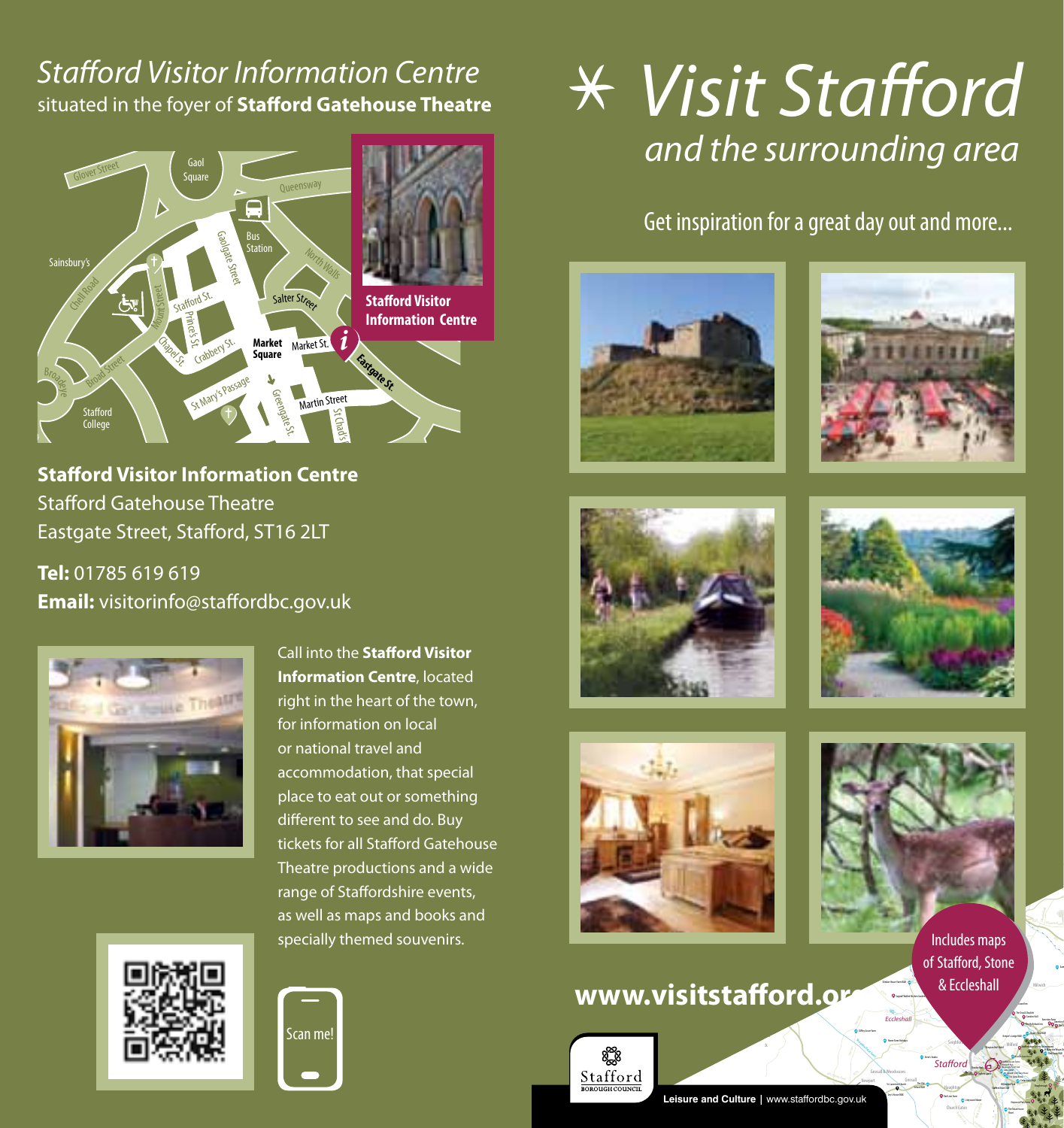#### **A breath of fresh air…**

Explore the picturesque countryside and historic heathland of Cannock Chase, take a stroll along the canal towpaths and wander around tranquil parks, gardens and woodland.

Look out for roaming deer, discover unique habitats and wildlife at nature reserves and walk amongst monkeys roaming free in 60 acres of beautiful English forest.

# wander around tranquil parks, gardens and woodland



Deer on Cannock Chase





Victoria Park, Stafford Canal towpath, Stone



Trentham Monkey Forest Sugnall Walled Kitchen Garden





The Dog and Doublet

#### **Retail therapy and comfort food…**

Browse through high street stores, designer outlets and picturesque side streets full of character in Stafford town… break for lunch at one of the many restaurants, bars, coffee shops or riverside eateries.

Discover delightful towns and villages, all with their own unique character, with specialist shops, outdoor markets, cosy tearooms and welcoming pubs.

## discover delightful towns and villages





Guildhall Shopping Centre, Stafford Why not stop for tea?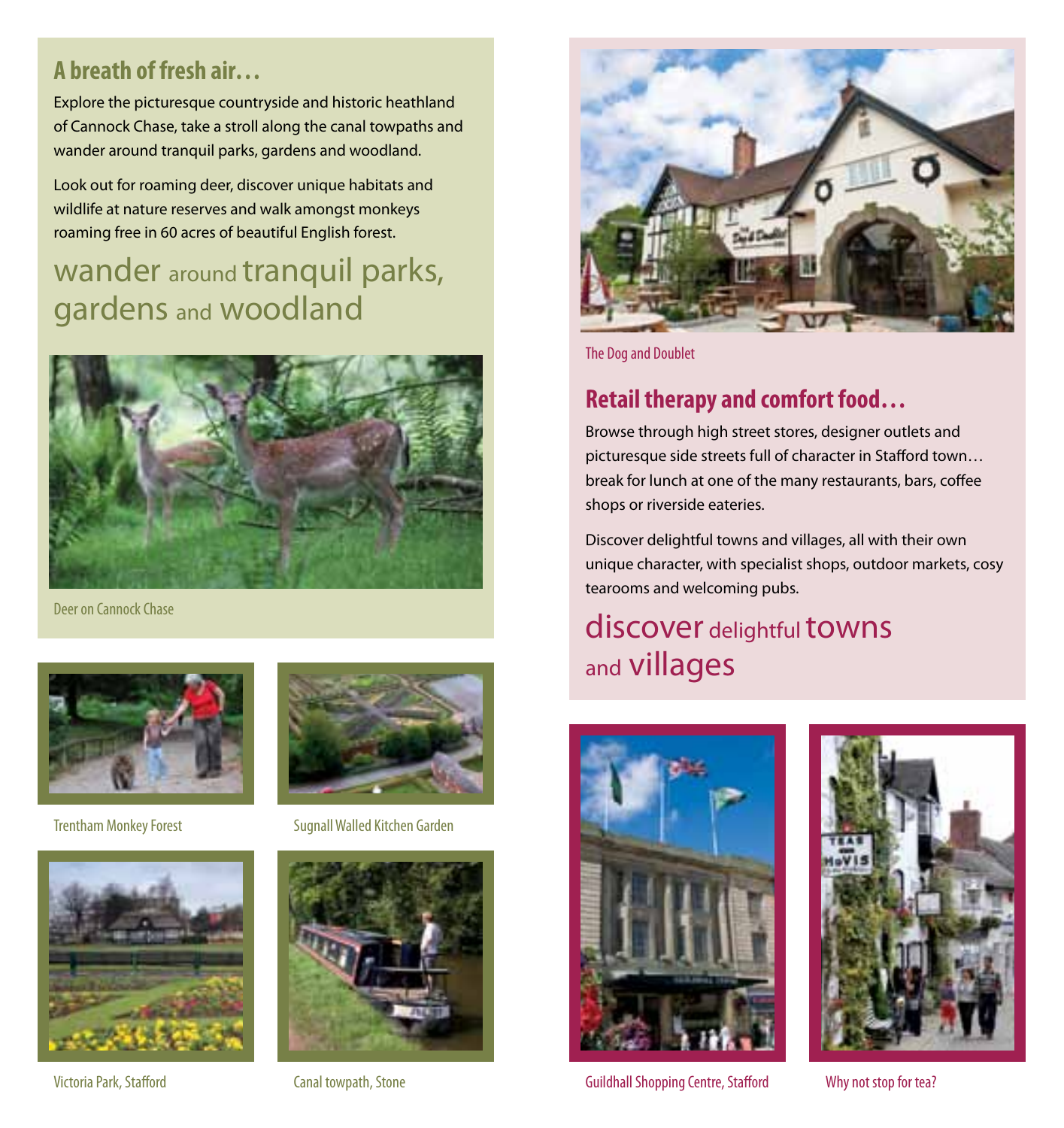#### **Step back in time...**

Explore the magnificent Tudor Ancient High House, fascinating churches, Stafford Castle built by William the Conqueror, Shugborough Estate, historic home of the Lichfield family, and the charming Izaak Walton Cottage.





Izaak Walton Cottage, once home to the celebrated author of **Stafford Castle The Compleat Angler."** The Compleat Angler."



The Ancient High House, Stafford St Mary's Church, Ingestre





Shugborough Estate, Milford



Stafford Festival Shakespeare

#### **Cultural Experience…**

Wander around art galleries and exhibitions, take a seat under the stars with the critically renowned open air Stafford Festival Shakespeare at Stafford Castle, enjoy a fantastic line-up of comedians in the MET Studio and some top-class performances at Stafford Gatehouse Theatre.





Shire Hall Gallery, Stafford

Stafford Castle location of the critically renowned open air Stafford Festival Shakespeare



the gallery @ Ridware Arts

The MET Studio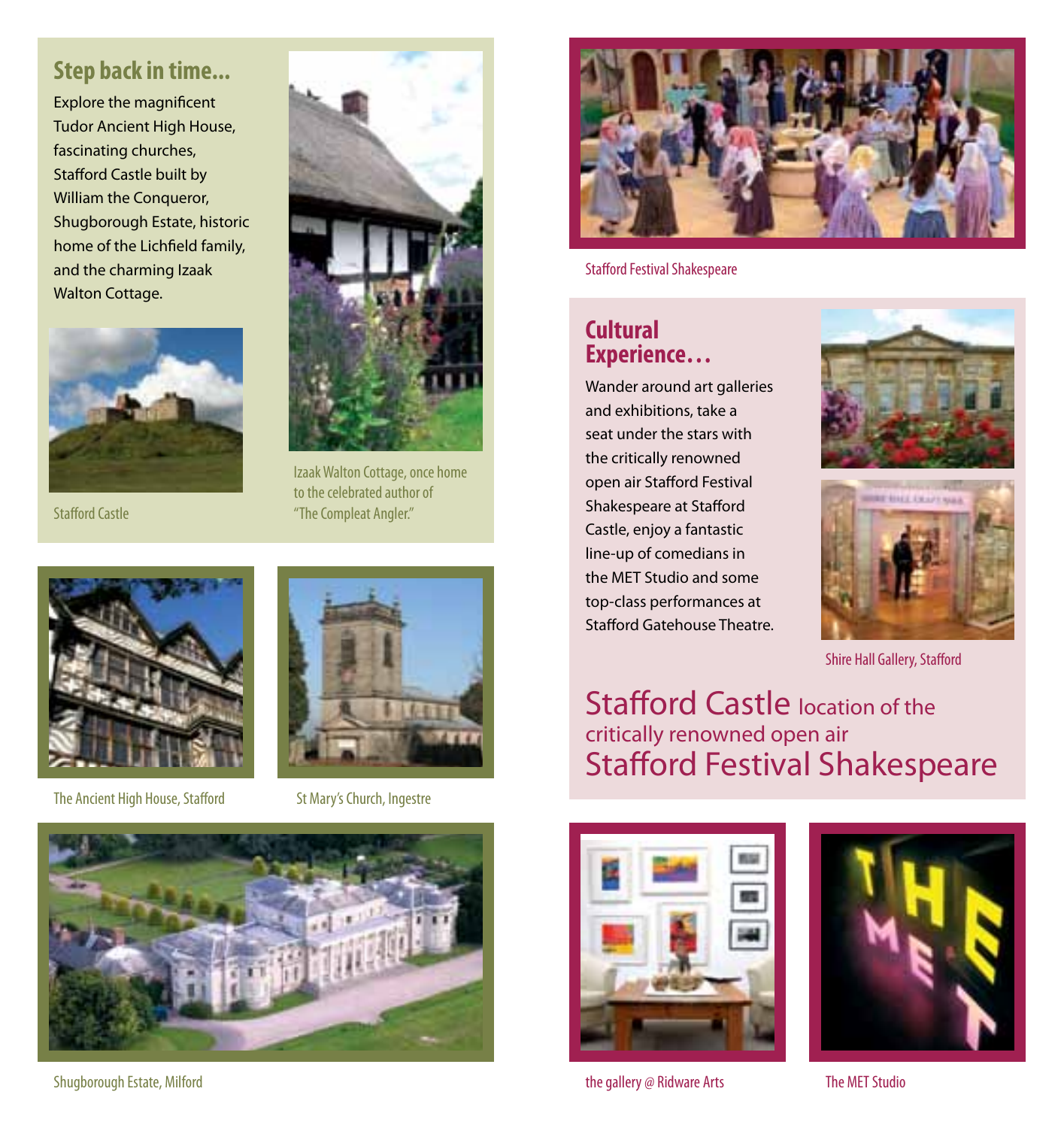#### **Make a date…**

There's plenty to keep you entertained all year round with a packed programme of events, festivals, parades, shows and exhibitions in a variety of venues from towns and villages to historic houses and gardens.

## go to www.visitstafford.org for the latest news and events



Live @ The Castle, Stafford Festival



Wolverhampton Racecourse Eccleshall Show





LDF Entertainment

#### **Thrill Seekers...**

If you are looking for fun and thrills, there's LDF Entertainments, Aerial Extreme, Chasewater Innovation Centre and theme parks.

Special Thrill Hopper tickets are available from Stafford's Visitor Information Centre, giving great value on Alton Towers, Drayton Manor Park, Snowdome and Waterworld.



Chasewater Innovation Centre



Alton Towers **Access** Aerial Extreme